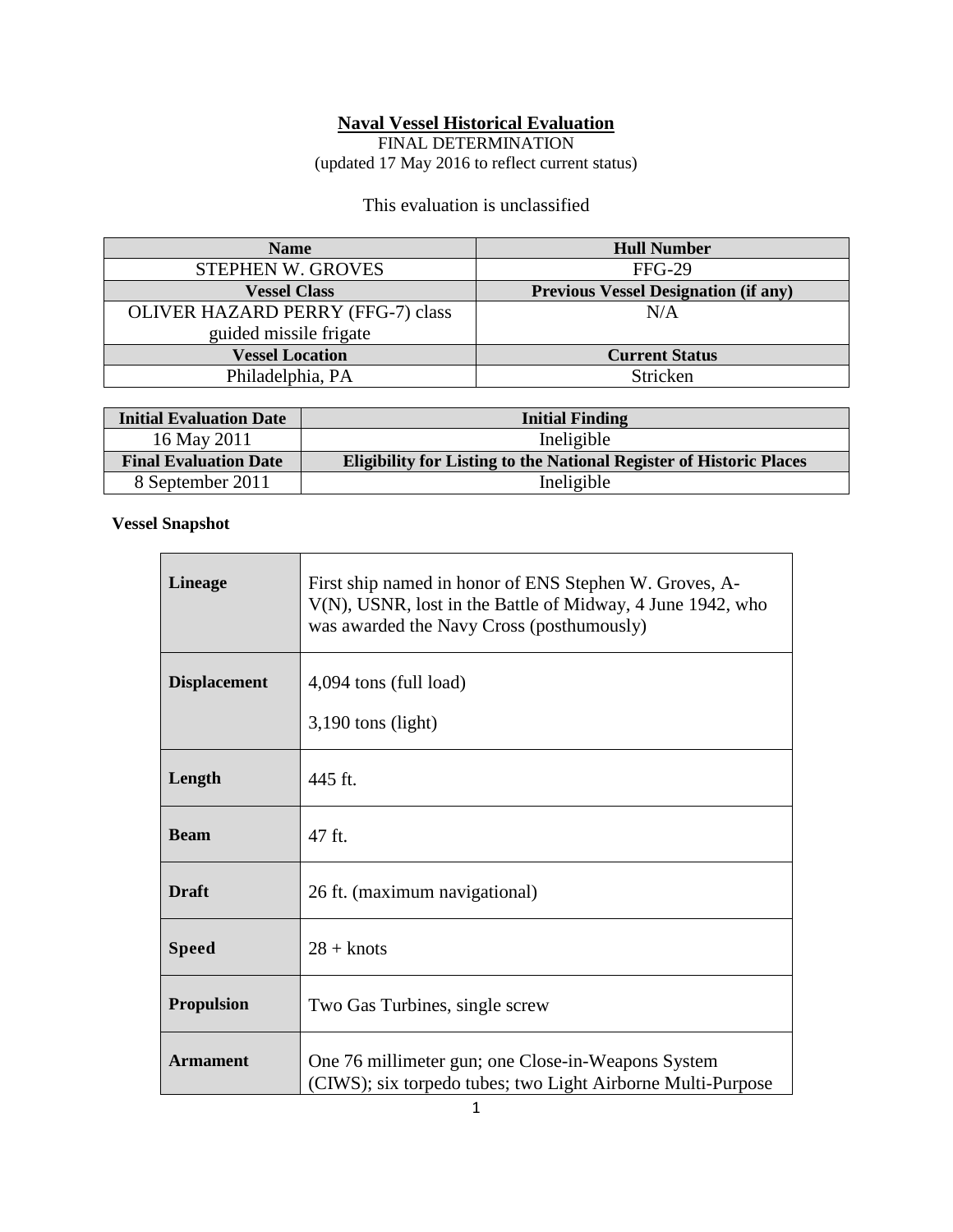|                       | System (LAMPS); 25 millimeter and .50 caliber machine guns                                                 |
|-----------------------|------------------------------------------------------------------------------------------------------------|
| <b>Laid Down</b>      | 16 September 1980                                                                                          |
| <b>Launched</b>       | 4 April 1981                                                                                               |
| <b>Built By</b>       | Bath Iron Works Corp., Bath, ME                                                                            |
| <b>Sponsor</b>        | Mrs. Miriam Groves Landry, proxy for her grandmother, Mrs.<br>Evelyn Groves, mother of the late ENS Groves |
| <b>Delivered</b>      | 5 March 1982                                                                                               |
| <b>Commissioned</b>   | 17 April 1982                                                                                              |
| <b>Inactivated</b>    | 24 February 2012                                                                                           |
| <b>Decommissioned</b> | 24 February 2012                                                                                           |
| <b>Stricken</b>       | 24 February 2012                                                                                           |

# **Vessel History**

| <b>Deployments</b>                 | Atlantic, Mediterranean, Caribbean                                                                                                                                                                                                                                                                                                                                                                                                                                          |
|------------------------------------|-----------------------------------------------------------------------------------------------------------------------------------------------------------------------------------------------------------------------------------------------------------------------------------------------------------------------------------------------------------------------------------------------------------------------------------------------------------------------------|
| Awards                             | One Meritorious Unit Commendation, 1 Navy Expeditionary Medal, 2 Navy<br>E Ribbons, 1 Southwest Asia Service Medal, 4 Armed Forces Expeditionary<br>Medals, 1 Joint Meritorious Unit Award, and 1 Chief of Naval Operations<br>Letter of Commendation                                                                                                                                                                                                                       |
| <b>Noteworthy</b><br><b>Events</b> | July 1982, rescued two people 120 miles out to sea from disabled sailboat $\&$<br>towed to safety. 1986 awarded Meritorious Unit Commendation for period 7<br>Nov 83-18 Mar 84; June 1989, rescued 35-foot sailboat adrift 60 miles out to<br>sea and towed in to Naval Base, Guantanamo. Rescued man adrift 60 miles<br>out to sea and towed his 28-foot fishing boat to Naval Base, Guantanamo;<br>1992 Standing Naval Forces, Mediterranean; Operation Support Democracy |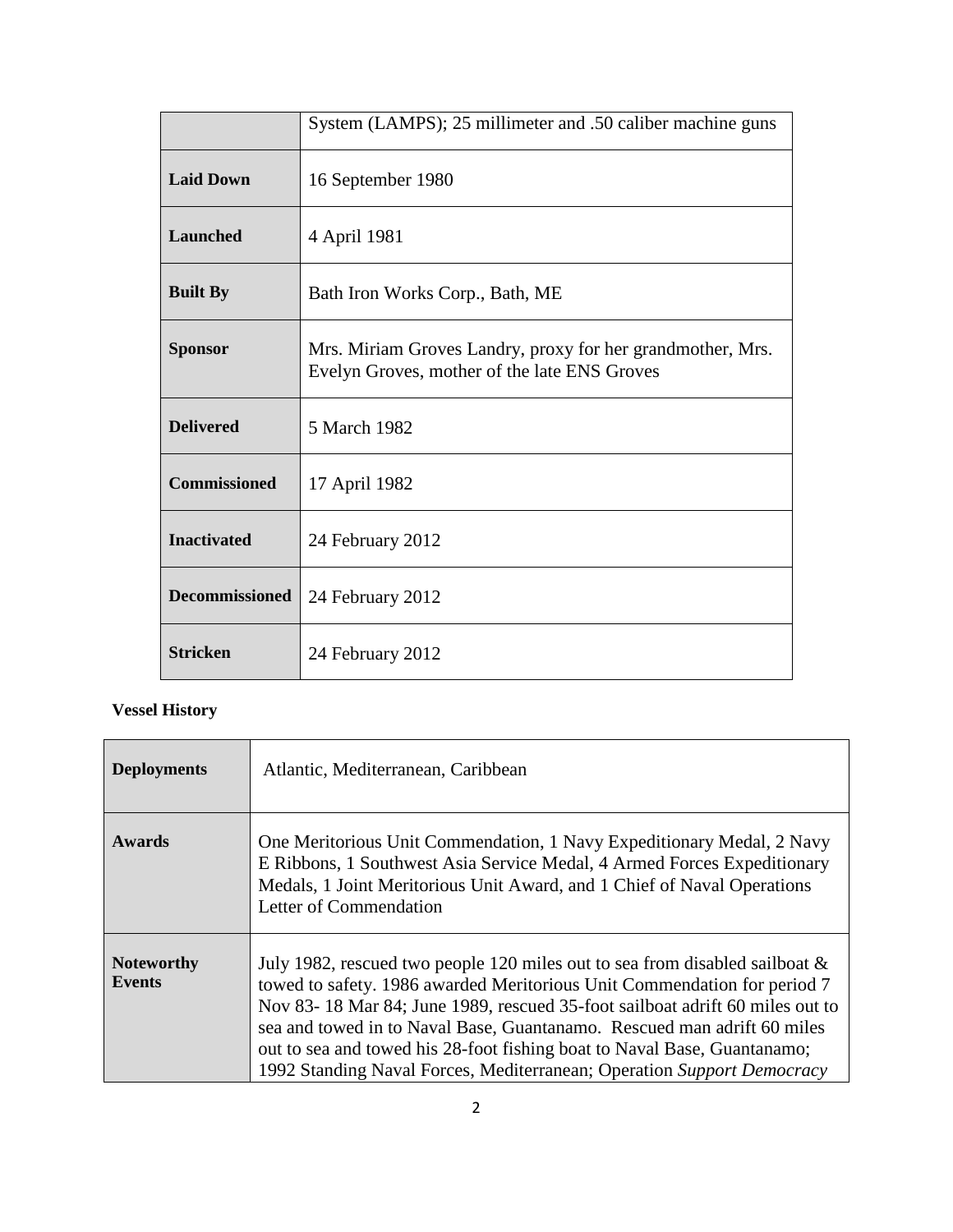|              | supporting United Nations Sanctions of Haiti; 25 March 1994 rescued seven<br>Cuban refugees adrift in row boat and transferred to a USCG vessel; 1999<br>Counter-Drug Operations in the Caribbean; operated with elements of the<br>U.S. Coast Guard Tactical Law Enforcement Team North; 2006, Conducted<br>two joint Coast Guard and Navy interdiction operations. |
|--------------|----------------------------------------------------------------------------------------------------------------------------------------------------------------------------------------------------------------------------------------------------------------------------------------------------------------------------------------------------------------------|
| DANFS* Entry | In early stages of preparation, ship having been commissioned subsequent to<br>published <i>DANFS</i> volume (R-S).                                                                                                                                                                                                                                                  |

\**Dictionary of American Naval Fighting Ships*

## **Criteria Evaluation<sup>1</sup>**

| i.                                              | Was the vessel awarded an individual        | No             |
|-------------------------------------------------|---------------------------------------------|----------------|
|                                                 | <b>Presidential Unit Citation?</b>          |                |
|                                                 | ii. Did an individual act of heroism take   | N <sub>0</sub> |
|                                                 | place aboard the vessel such that an        |                |
|                                                 | individual was subsequently awarded         |                |
|                                                 | the Medal of Honor or the Navy Cross?       |                |
|                                                 | iii. Was a President of the United States   | No             |
|                                                 | assigned to the vessel during his or her    |                |
|                                                 | naval service?                              |                |
|                                                 | iv. Was the vessel was the first to         |                |
|                                                 | incorporate engineering, weapons            | N <sub>0</sub> |
|                                                 | systems, or other upgrades that             |                |
|                                                 | represent a revolutionary change in         |                |
|                                                 | naval design or warfighting capabilities?   |                |
| $V_{\bullet}$                                   | Did some other historic or socially         | N <sub>0</sub> |
|                                                 | significant event occur on board the        |                |
|                                                 | vessel?                                     |                |
|                                                 | <b>Historical Evaluation Conclusion</b>     | Ineligible     |
|                                                 | Assessment of integrity of (as appropriate) | Not applicable |
| design, materials, workmanship, feeling, and/or |                                             |                |
| association (only for vessels determined to be  |                                             |                |
| eligible)                                       |                                             |                |

| <b>Sources</b> | Naval Vessel Register, 10 March 2011 and 17 May 2016; Ship Command            |
|----------------|-------------------------------------------------------------------------------|
|                | History/Command Operations Report Files, History and Archives Division, Naval |
|                | History and Heritage Command. Website, Awards.navy.mil                        |

 1 Evaluation conducted using triggers established for naval vessels in *Program Comment for the Department of Navy for the Disposition of Historic Vessels*, issued by the Advisory Council for Historic Preservation on 15 March 2010.